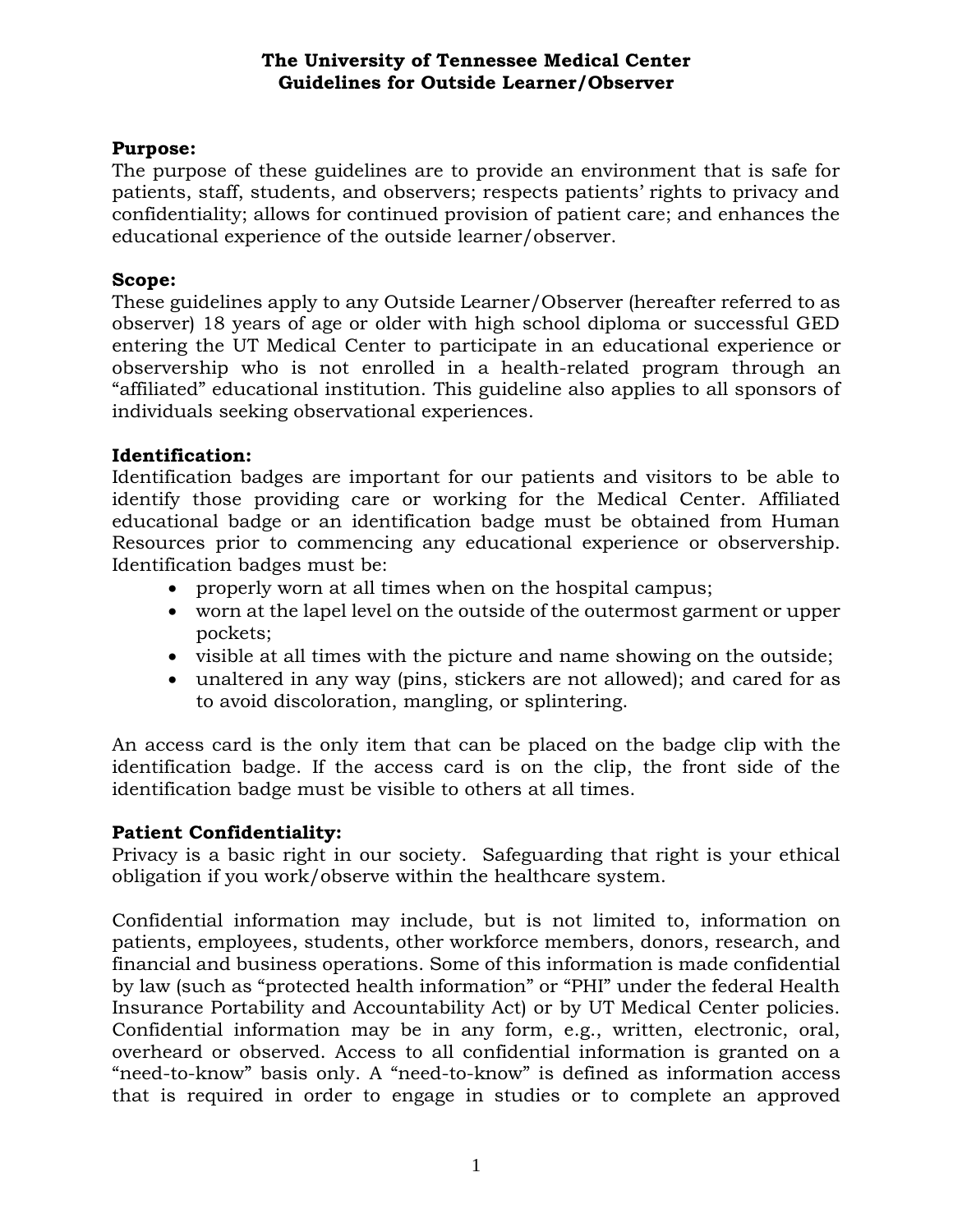observership. No confidential information may be removed from the UT Medical Center campus at any time.

# **You must take all reasonable safeguards to keep Confidential Information private.**

A reasonable safeguard is a precaution that a prudent person would take to protect PHI. It is a common sense safeguard. Reasonable safeguards include pulling curtains in patient care areas, speaking quietly and in a private location if possible, and asking visitors to step out of the room when discussing PHI. The patient must consent to the presence of ANY visitor before discussing any PHI.

- Do NOT... Send text messages/pictures containing PHI to cell phones as the text messages are NOT secure.
- Do NOT… Use or store PHI on any 3rd party mail system (e.g., Gmail, Hotmail, Yahoo, etc.) or cloud fileserver (e.g., Google Drive, Dropbox, OneDrive, etc.). These 3rd party systems do not conform to HIPAA requirements for storage of PHI.
- Postings made on social media accounts (Facebook, Instagram, Twitter, Snap Chat, etc.) must be in adherence with all local, state and federal laws as well as all policies and guidelines of UTMC. Posting the following types of information on a social media site is prohibited, and, in some cases, may be a violation of law (not an exhaustive listing):
	- o Patient information of any type, narrative or pictorial
	- o Photographs of patients, or patient care environments
	- o Reference to information as it relates to a patient/family or touches upon a patient/family emotion, reaction or event while at UHS
	- o UTMC logos and/or proprietary information of UHS or a business partner where use of the logo or proprietary information could reasonably be construed as an endorsement of the posting
	- o Defamatory, false and/or malicious statements about UHS or UHS staff
	- o Defamatory, false and/or malicious comments regarding other health care providers or their leadership teams
	- o Defamatory, false and/or malicious statements about physicians, dentists or other health care professionals who practice in the region
	- o Speaking or posting on behalf of UTMC without express authorization
	- o Postings that violate other UHS policies, including the Code of Conduct, anti-harassment policies, and anti-discrimination policies

University of Tennessee Medical Center does not permit disclosure, by any means, including photos of any sort, any confidential or proprietary information. Such information may include, among other things, electronic or written patient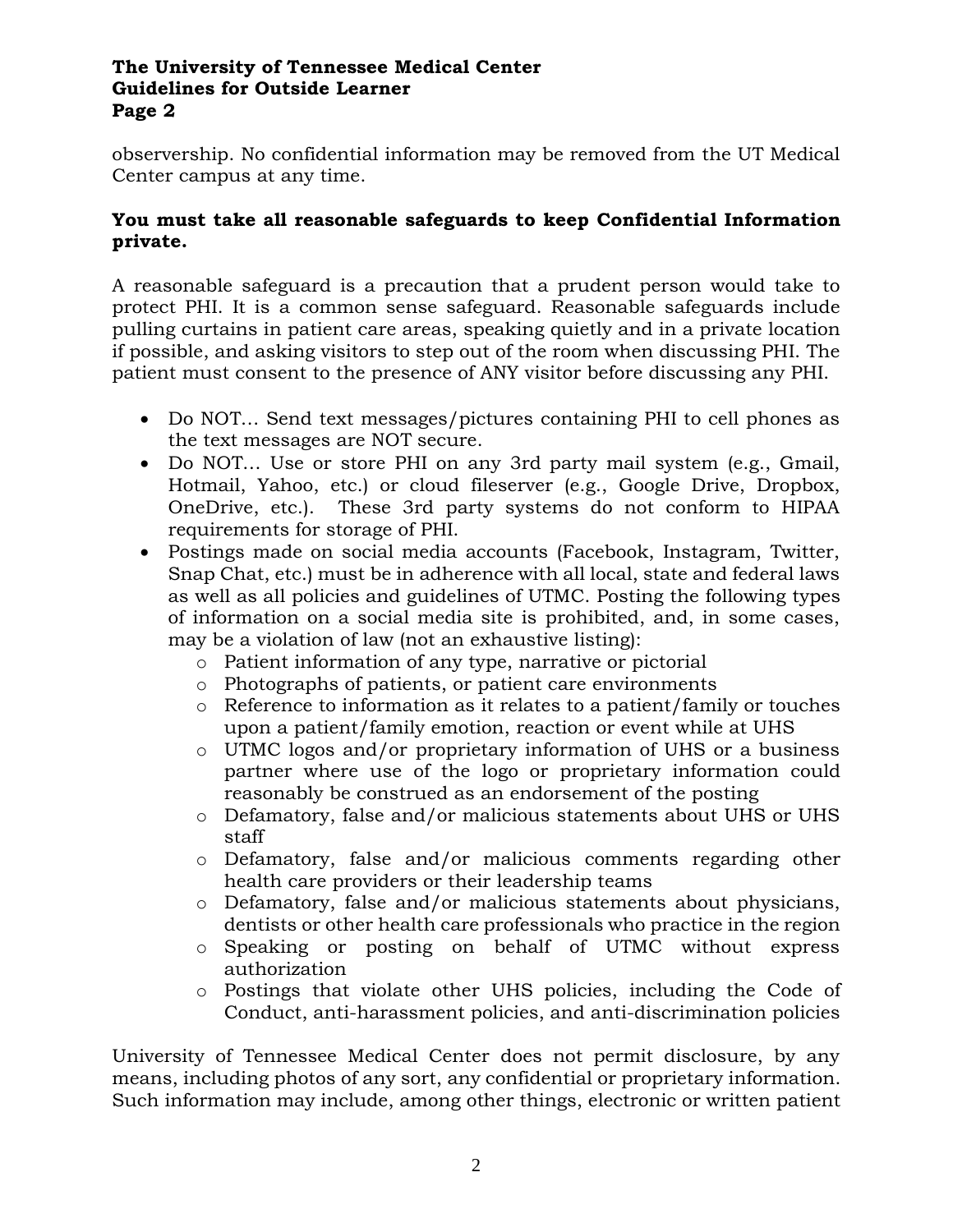records, patient lists, strategic plans, marketing information, supplier information, and financial information and records.

University of Tennessee Medical Center does not permit even in response to a personal request, accessing the medical record of friends, relatives, coworkers or other individuals when not relevant to job function is strictly prohibited.

If the activities of your assignment require access to or the use of proprietary information, you may be asked to acknowledge the restrictions regarding the use of such information by completing a separate Confidentiality Agreement.

# **Safety/Infection Prevention and Control:**

The following general guidelines have been developed for students with their safety in mind. If you have any questions about this information, ask your point of contact at the hospital.

**Safety** – Students may not enter any area that they have not been authorized to enter. Access may be restricted for your safety or that of the patient or others. If you become lost at the hospital, ask any staff member for directions. Keep the name, phone number and department of your point of contact handy.

**Infection Prevention and Control** – The Infection Prevention and Control program is committed to preventing the spread of infection to you and our patients. In that regard, you should be up to date on diphtheria, tetanus, pertussis, hepatitis B, measles, mumps, rubella, and varicella vaccinations; including influenza vaccination (Oct-Mar). Non-compliance with the

[Universal Influenza Vaccination Policy](http://insite.utmck.edu/policies-forms/950/universal-influenza-vaccination.html) will result in exclusion from assignment at University of Tennessee Medical Center until documentation of vaccine or approval exception is provided. Any individual with an approved exception from the universal influenza vaccination policy will be required to wear a surgical mask for the duration of flu season (typically October 1st through March 31st). Please be aware that access to certain areas of the hospital/day surgery may be restricted for employee, visitor and/or patient safety. You may not enter an Airborne Isolation patient room unless you have been fit tested to wear an N-95 respirator. In other situations, you may be asked to wear personal protective equipment such as a gown, shoe covers, head cover, gloves or mask may be required. Hand hygiene, as defined by policy, is required in all patient care areas and for personal hygienic purposes. Please follow appropriate signs, and if you are unsure about restricted entry or the need for personal protective equipment, ask your point of contact.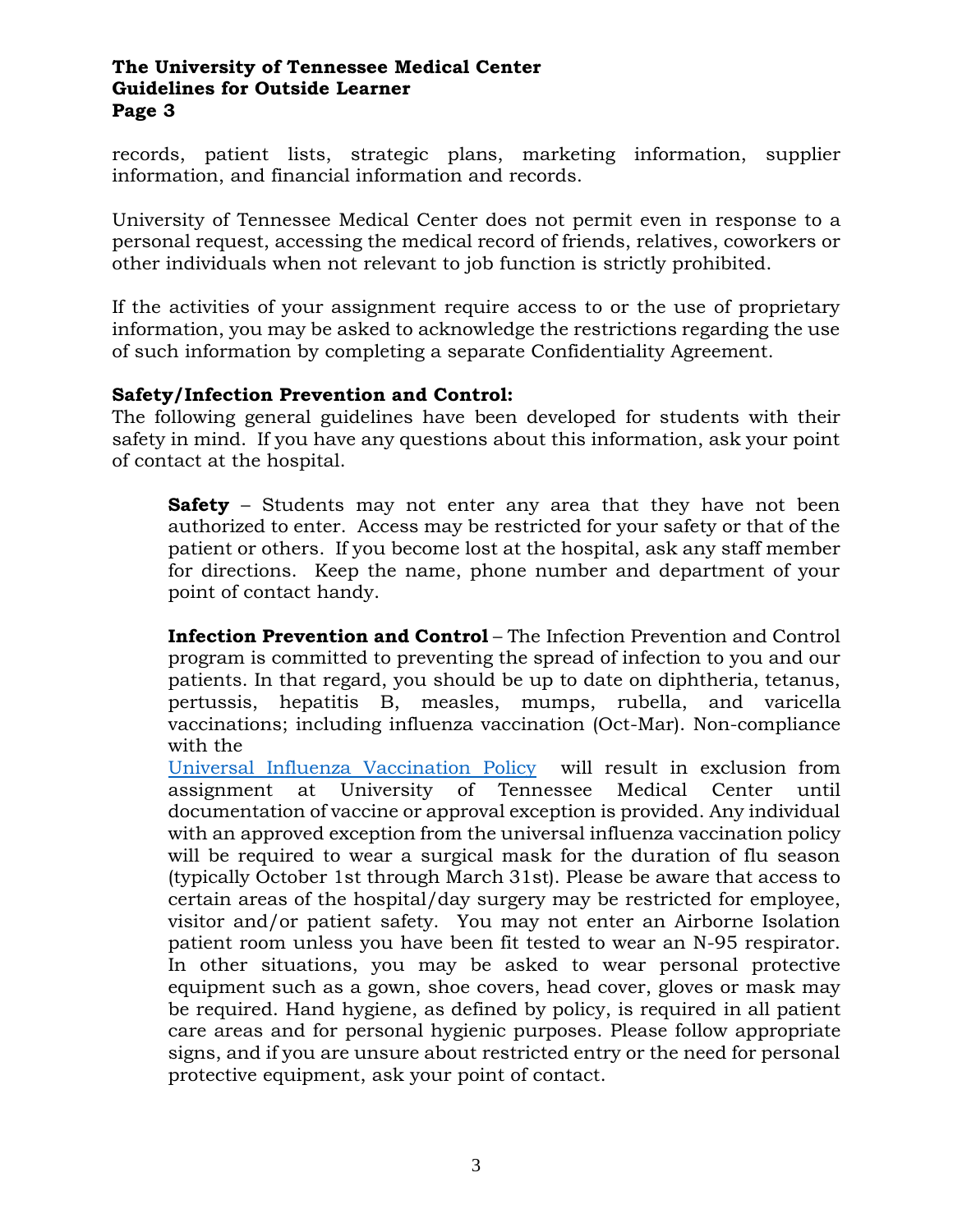### **Cell Phones**

Cell phones may be used in the hospital/day surgery, unless signs prohibit their use. Cell phones may interfere with medical equipment and should be turned off in posted areas.

#### **Tobacco Free Workplace**

Effective January 1, 2011, staff, physicians, students and vendors of the University of Tennessee Medical Center, UT Graduate School of Medicine and all our partners are not permitted to smoke or use any tobacco products (including electronic cigarettes) on any UTMC campus facility or grounds. The campus restriction begins once the student or arrives on any UTMC road or parking lot. Smoking or using tobacco products of any kind inside and outside the hospital or any owned or leased UTMC building will not be permitted including the parking areas.

### **Signs**

Signs throughout the medical center campus provide information and directions. Please observe these signs.

### **Disruptive Behavior**

University Health System believes that all individuals within the hospital should be treated courteously, respectfully and with dignity. To that end, students must conduct themselves in a professional manner. Safety and quality of patient care are dependent on teamwork, communication and a collaborative work environment. To assure quality and to promote a culture of safety, UHS will address behaviors that threaten the performance of the healthcare team.

### **Unacceptable Behaviors**

Use, possession, or being under the influence of drugs or alcohol is strictly forbidden. The possession of a weapon of any type is prohibited.

#### **Slips, Trips and Falls**

There are a number of potential circumstances that could lead to a fall, such as wet floors and extension cords used during building maintenance. Always be aware of the walking surfaces and watch for potential hazards. Clean up any spill you cause or ask for assistance.

# **Moving About the Hospital**

There is considerable pedestrian traffic in the hospital that includes carts, stretchers, patients in wheelchairs, group tours, and equipment delivery. Please stay to the right when walking in hallways and be alert for equipment or patients that are being transported. NEVER RUN. Many intersections in the hospital have mirrors that can be used to check for oncoming pedestrians and equipment.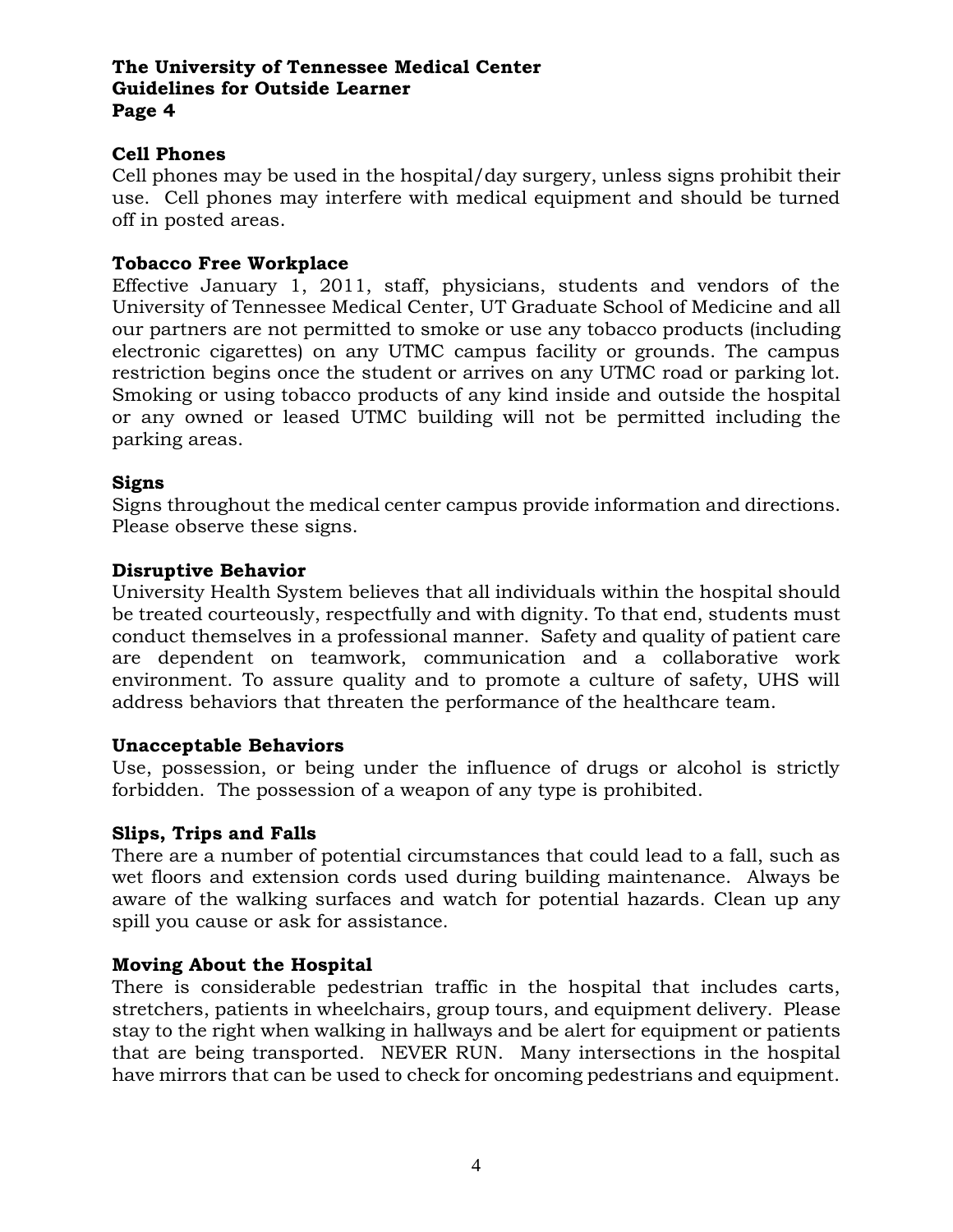### **Bloodborne Pathogens**

You may encounter blood and/or body fluids at the hospital/day surgery. Stay clear of these fluids. Do not attempt to clean up spills. If you come in contact with blood or body fluids, wash the contaminated area immediately and report this information to your point of contact immediately.

## **Fire**

The hospital/day surgery has a detailed plan to address fires, and fire drills are conducted periodically. If the fire alarm sounds in your area or if a "Code Red" is announced over the intercom, please follow the directions of the staff in the area.

### **Workers' Compensation:**

Student is not an employee University Health System, Inc. or The University of Tennessee Medical Center and is not entitled to workers' compensation benefits. Student individually or student's parent(s)/guardian is responsible for the cost of any medical care or other services that may be required as a result of any injury or illness student may incur while participating in an educational experience or observership at UT Medical Center. Any injury or illness that may occur should be reported to the point of contact.

## **Liability:**

Student and student's parent(s)/guardian (if applicable) agree at all times to be responsible for the actions of student in conjunction with this agreement and understand that UHS, Inc., The University of Tennessee and their employees and agents shall have no liability for the actions of student and further agree to waive all rights of action, for any injury or illness that student might incur in conjunction with this agreement even if such injury or illness is believed to result from the negligence of UHS, Inc., The University of Tennessee or their employees or agents.